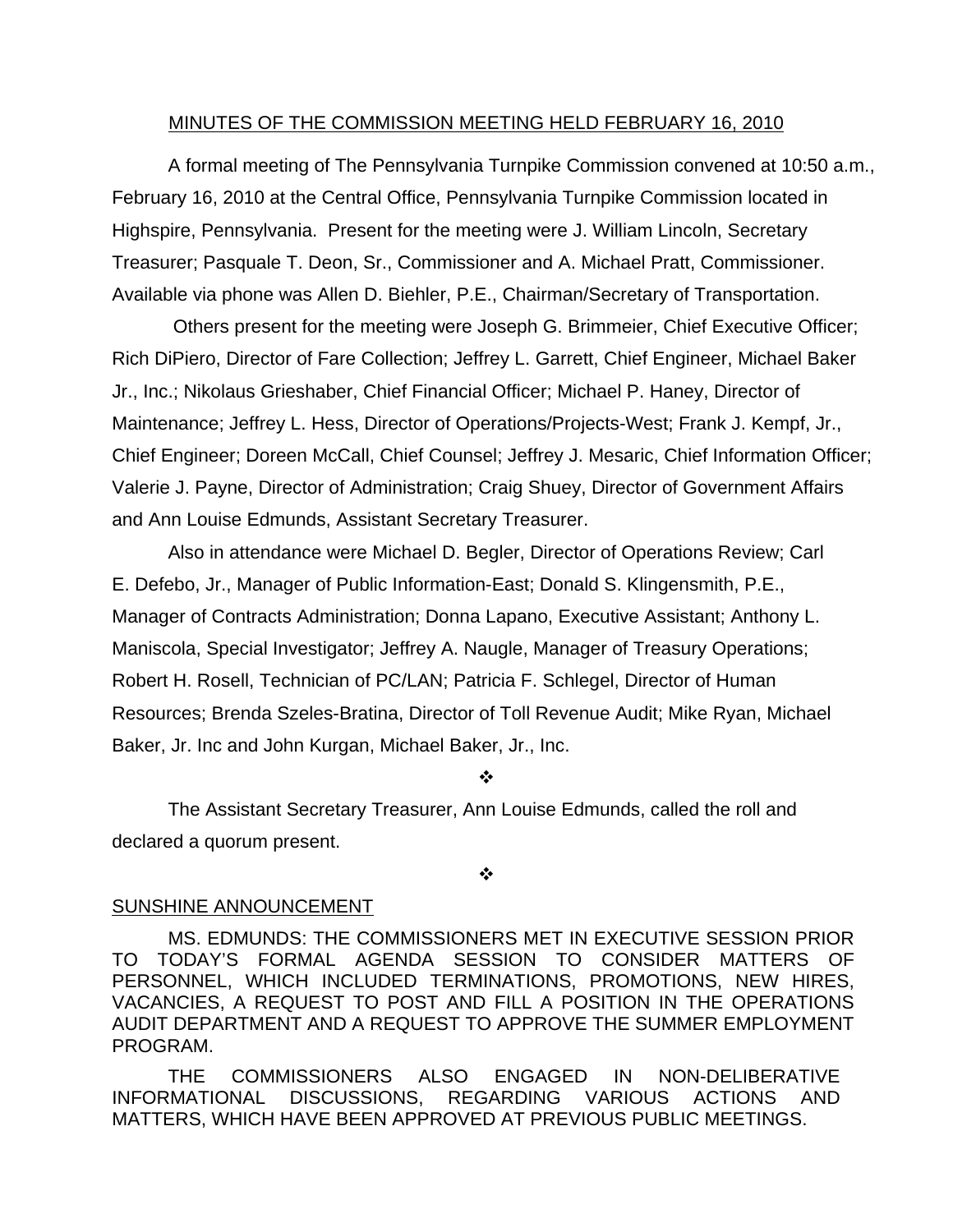#### ❖

#### MINUTES OF MEETING

Motion - That the Minutes of the meeting held February 2, 2010 be approved and filed – was made by Mr. Lincoln, seconded by Mr. Deon; and passed unanimously.

❖

#### **COMMUNICATIONS**

**PERSONNEL** 

 Motion – That the Commission accepts and files the memos received from the Chief Counsel and the Manager of Procurement and Material Management– was made by Mr. Lincoln, seconded by Mr. Pratt; and passed unanimously.

❖

 Motion – That the Commission approves the Personnel as submitted – was made by Mr. Deon, seconded by Mr. Lincoln; and passed unanimously.

#### ❖

#### UNFINISHED BUSINESS

There was no Unfinished Business to discuss.

❖

#### NEW BUSINESS

#### Reinvestments, Liquidations and Purchase of Securities

 Upon the motion by Mr. Lincoln, seconded by Mr. Deon, the following Resolution was presented for adoption:

#### RESOLUTION

 BE IT RESOLVED that the Pennsylvania Turnpike Commission hereby ratifies the action of the Investment Analyst, with the approval of the Chief Executive Officer and the Consulting Engineer, in directing the Trustee to make the foregoing reinvestments, liquidations and purchases; and

 BE IT FURTHER RESOLVED that copies of the Resolution certified by the Assistant Secretary and Treasurer shall be forwarded to the Trustee as required in Article VI, Section 602 of the 2001 Amended and Restated Trust Indenture.

The following members voted yea: Commissioners Biehler, Lincoln, Deon and Pratt. The motion passed.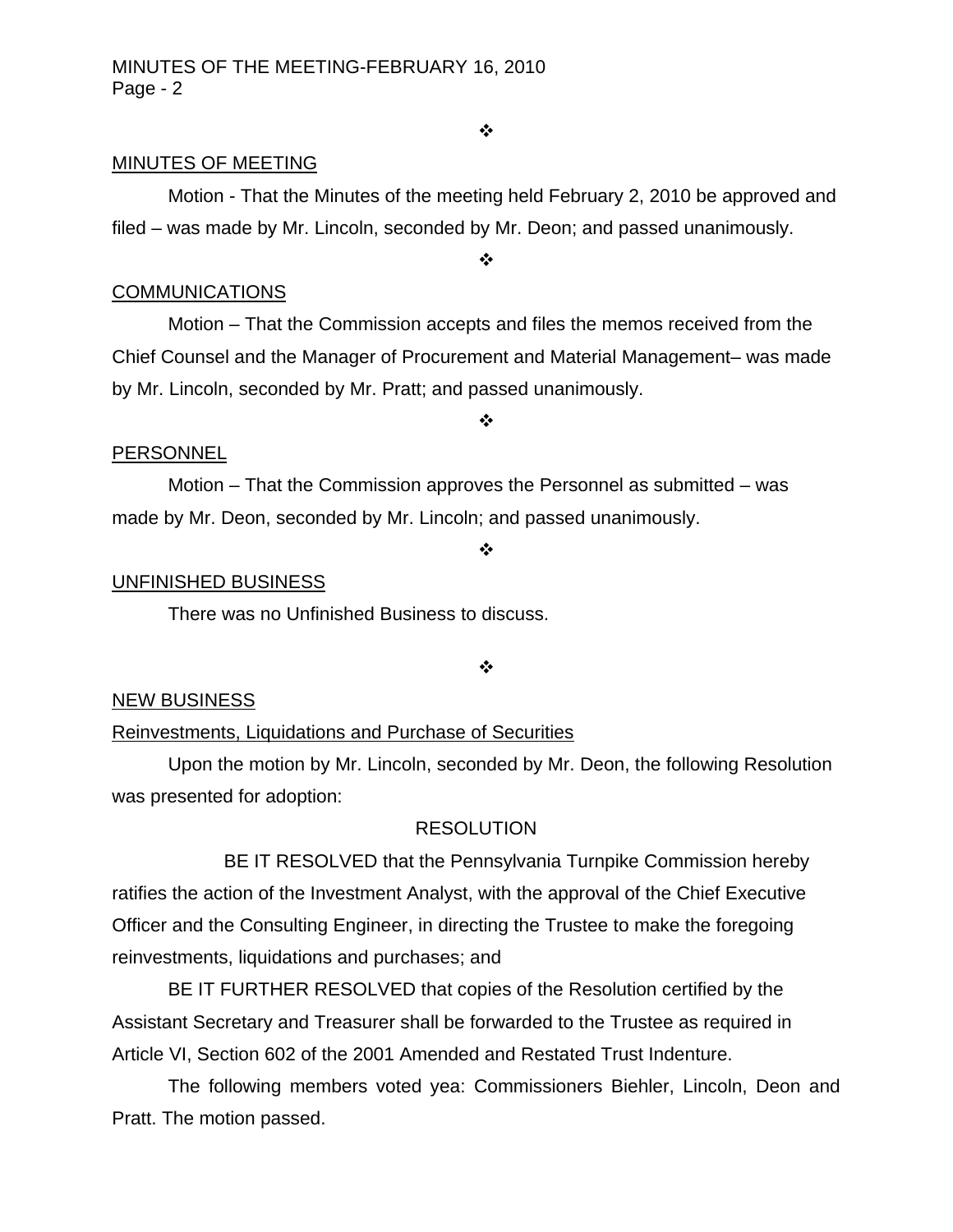#### $\ddot{\cdot}$

# AGREEMENTS

Motion-That the Commission approves the negotiation and execution of the

Amendments, an Environmental Covenant and an Agreement for the items listed in memos "a" through "d":

- a. Amendment to our agreement with Image API, Inc. for maintenance and support of OnBase Electronic Document Management System; exercising our first option to extend the agreement for an additional year;
- b. Amendment to our agreement with Travel Boards, Inc. for the food and fuel logo program, to including administering the program from Valley Forge Interchange to Delaware Valley Interchange (east bound only);
- c. Environmental Covenant with the PA Department of Environmental Protection (PADEP) limiting the use of the Mt. Gretna Maintenance Facility;
- d. Agreement with Cecil Township Police Department to permit them to use some of the homes acquired on the Southern Beltway project for police training.

-was made by Mr. Deon, seconded by Mr. Lincoln; and passed unanimously.

 $\cdot$ 

# RIGHT-OF-WAY REQUESTS

Motion – That the Commission approves the Right-of-Way Requests for the

items listed in memos "a" through "i":

- a. Authorize the acquisition of Right-of-Way #17661, a total take parcel, necessary for construction of the Southern Beltway, by issuing a check in the amount of \$134,722.14, payable to Coon and Company, Escrow Agent; representing fair market value, prorated taxes, recording fees and Section 710 damages; authorize the appropriate Commission officials to execute the agreement of sale, authorize the payment of additional statutory damages as calculated by the Legal Department and approved by the Chief Executive Officer, and payment of the fair market value to the property owners is contingent upon their delivery of a deed prepared by the Legal Department;
- b. Authorize a quit claim deed extinguishing Interstate Waste Services interest in Parcel 99A, necessary for the total reconstruction project from MP 199.00 to MP 227.00, by issuing a check in the amount of \$500.00, payable to Interstate Waste Services; authorize the appropriate Commission officials to execute the agreement of sale, authorize the payment of additional statutory damages as calculated by the Legal Department and approved by the Chief Executive Officer, and payment to Interstate Waste Services is contingent upon their delivery of a quit claim deed prepared by the Legal Department;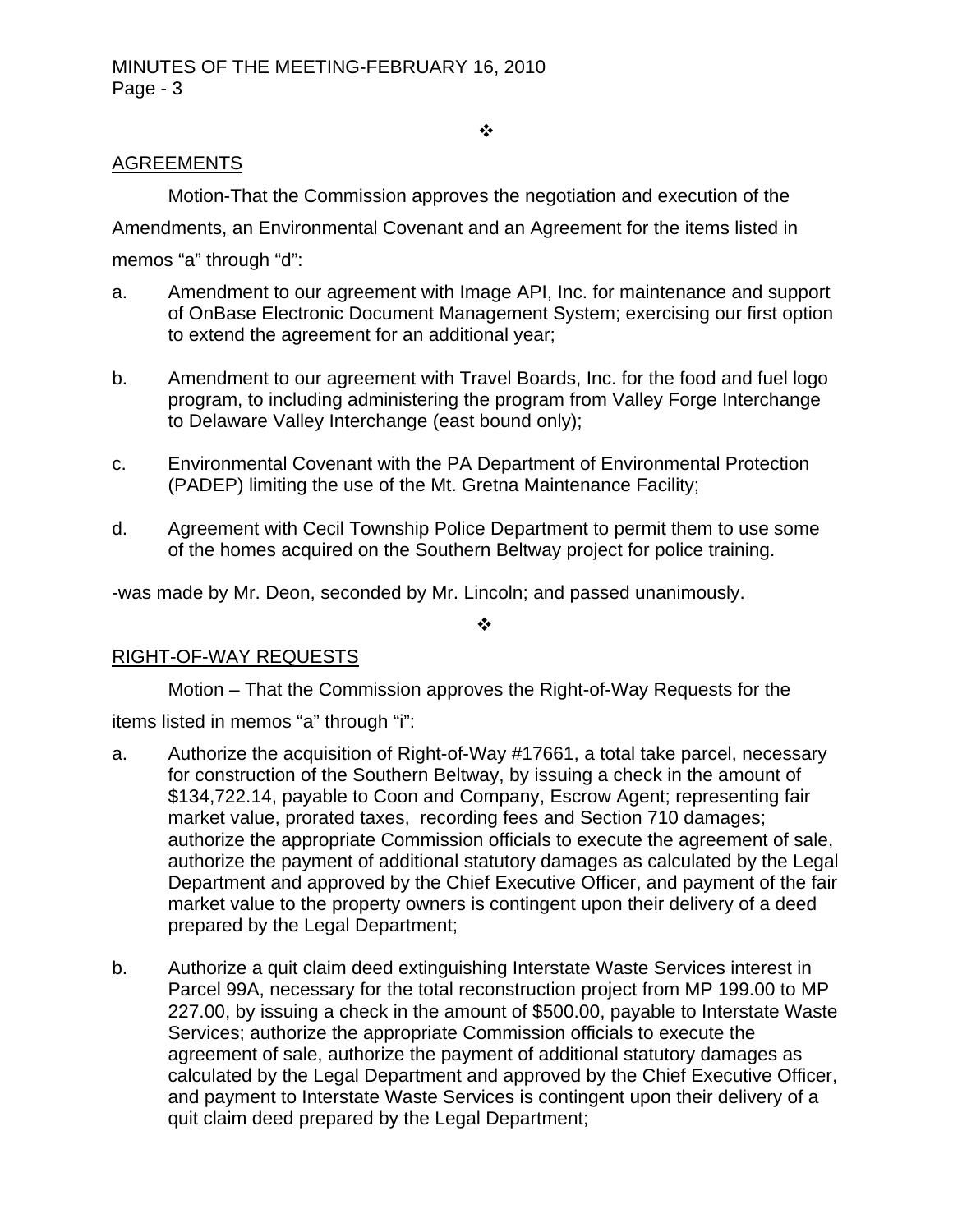- c. Authorize the settlement of Right-of-Way #14033-B, a partial take parcel, previously approved at the August 14, 2007 Commission Meeting (item G-3f), by issuing a check in the amount of \$5,000.00 representing settlement, payable to Atlantic Coast Partners;
- d. Adopt the proposed Property Acquisition Resolution for Right-of-Way #3176-G, a partial take parcel, necessary for the total reconstruction project from MP 199.00 to MP 227.00; authorize payment of Estimated Just Compensation in the amount of \$45,000.00 payable to Stevens & Lee, P.C., Escrow Agent; and authorize payment of statutory damages and costs as calculated by the Legal Department and approved by the Chief Executive Officer;
- e. Adopt the proposed Property Acquisition Resolution for Right-of-Way #6070-RA, a partial take parcel, necessary for Bridge EB-735 replacement project; authorize payment of Estimated Just Compensation in the amount of \$15,000.00 payable to Buckley, Brion, McGuire, Morris & Sommer, LLP, Escrow Agent; and authorize payment of statutory damages and costs as calculated by the Legal Department and approved by the Chief Executive Officer;
- f. Authorize the settlement of Right-of-Way #3111-J, a partial take parcel, previously approved at the October 6, 2009 Commission Meeting (item F-3d), by issuing a check in the amount of \$75,400.00 payable to Stevens & Lee, P.C., Escrow Agent; authorize the appropriate Commission officials to execute the post condemnation settlement and release, and authorize the payment of settlement funds to the property owner is contingent upon their execution and delivery of a post condemnation settlement and release;
- g. Authorize the acquisition of Right-of-Way #3141-B, a parcel take parcel, necessary for the total reconstruction project from MP 199.00 to MP 227.00, by issuing a check in the amount of \$10,048.50, representing fair market value and prorated taxes, payable to Jack C. and Wilma M. Rolar; authorize the appropriate Commission officials to execute the agreement of sale, authorize the payment of additional statutory damages as calculated by the Legal Department and approved by the Chief Executive Officer, and payment of the fair market value to the property owners is contingent upon their delivery of a deed prepared by the Legal Department;
- h. Authorize the acquisition of Right-of-Way #3131-D, a partial take parcel, necessary for the total reconstruction project from MP 199.00 to MP 227.00, by issuing a check in the amount of \$761.25, representing fair market value and prorated taxes, payable to Shippensburg University Foundation; authorize the appropriate Commission officials to execute the agreement of sale, authorize the payment of additional statutory damages as calculated by the Legal Department and approved by the Chief Executive Officer, and payment of the fair market value to the property owner is contingent upon the delivery of a deed prepared by the Legal Department;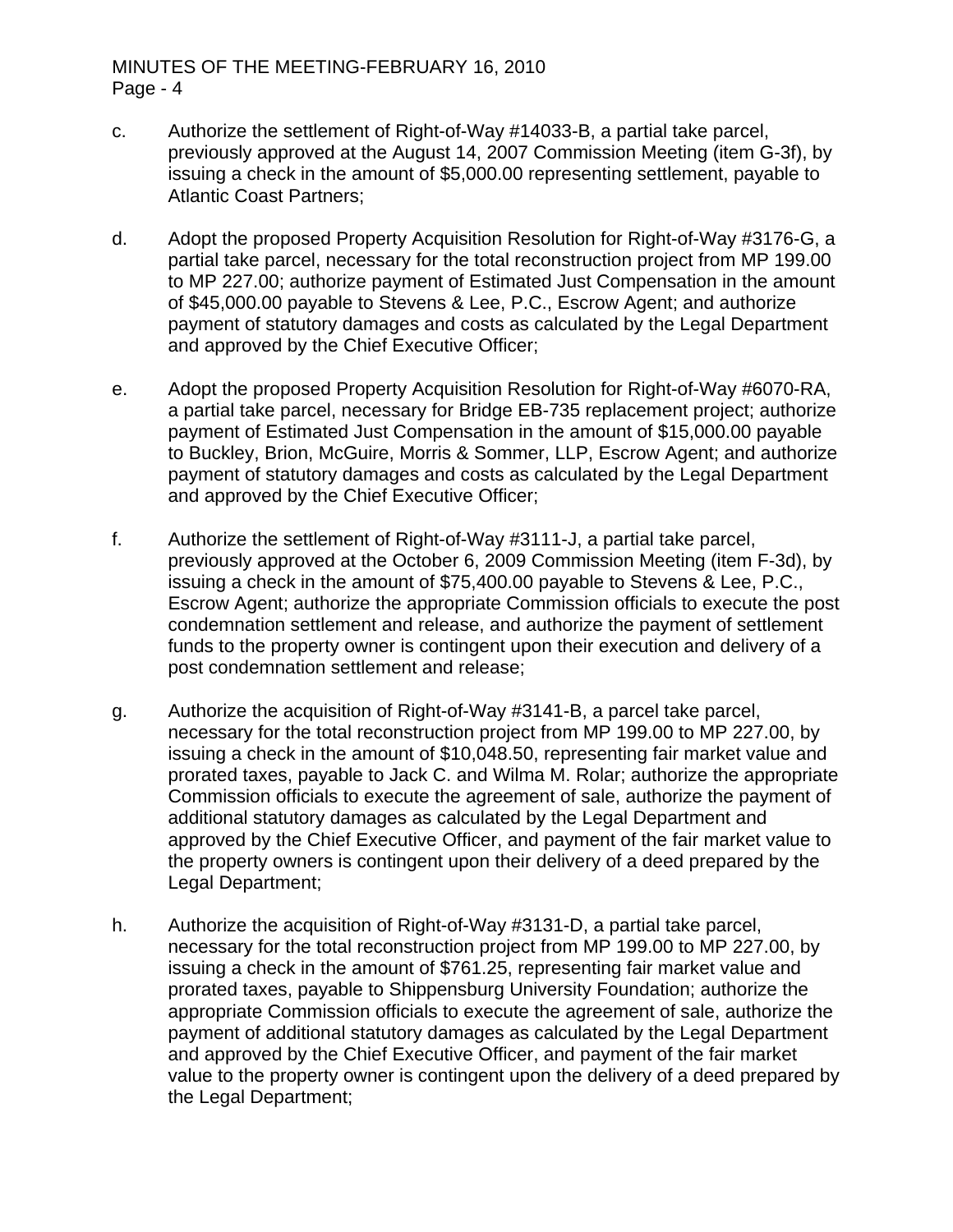i. Authorize the acquisition of Right-of-Way #3136-A, a partial take parcel, necessary for the total reconstruction project from MP 199.00 to MP 227.00, by issuing a check in the amount of \$20,202.50, representing fair market value and prorated taxes, payable to Coon & Company, Escrow Agent; authorize the appropriate Commission officials to execute the agreement of sale, authorize the payment of additional statutory damages as calculated by the Legal Department and approved by the Chief Executive Officer, and payment of the fair market value to the property owners is contingent upon their delivery of a deed prepared by the Legal Department.

-was made by Mr. Deon, seconded by Mr. Lincoln; and passed unanimously.

## ISSUE RFP'S and ADVERTISE

 Motion-That the Commission approves the issuance of two RFP's listed in memos "a" and "b"; and approve the advertising, preparation and execution of agreements for the items listed in memos "c" and "d":

❖

- a. RFP for an authorized service provider in District 4 for coverage from MP 333.10 to MP 359.10 and MP A20.00 to MP A30.00;
- b. RFP for attestation of retiree prescription drug coverage to be effective upon award, for a three-year period, with 2 one-year renewable extensions;
- c. Advertise for two (2) engineering firms for open-end design engineering-related services systemwide; and authorize the preparation and execution of these agreements;
- d. Advertise for an engineering firm to perform open-end geotechnical services systemwide; and authorize the preparation and execution of this agreement.

-was made by Mr. Deon, seconded by Mr. Lincoln; and passed unanimously.

#### PAYMENT

 Motion-That the Commission approves payment of an additional assessment fee for the Lightman Allocation Trust Account and authorizes the issuance of a check in the amount of \$3,000.00 payable to Latsha Davis Yohe & McKenna, P.C Trust Account-was made by Mr. Deon, seconded by Mr. Lincoln; and passed unanimously.

❖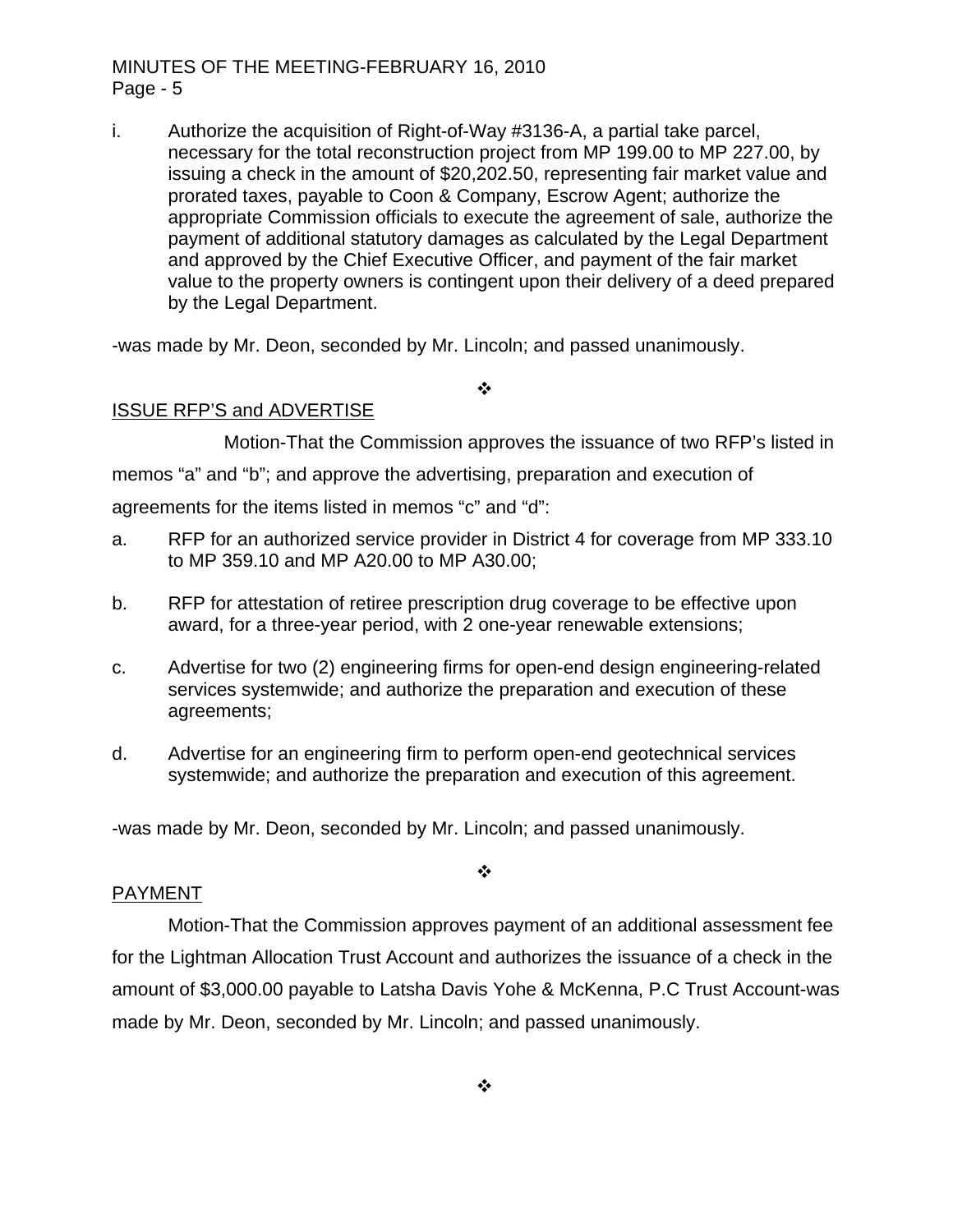# AWARD OF CONTRACTS

Motion-That the Commission approves the Award of Contract #T-315.87S001-3- 02 for the replacement of Bridge EB-728 at MP 315.87, to the lowest responsive and responsible bidder, Nyleve Bridge Corp., at a total award of \$4,014,750.20; with a contingency amount of \$200,000.00-was made by Mr. Lincoln, seconded by Mr. Deon; and passed unanimously.

❖

# Items Added to the Formal Agenda

## FINAL SELECTION

Motion-That the Commission approves the consultant selection recommendation from the Technical Review Committee and authorize the negotiation and execution of a contract with the first firm listed to provide a study phase, preliminary and final design services of the Pittsburgh Interchange rehabilitation project; at a not-to-exceed amount of \$3,000,000.00 or three (3) years whichever occurs first:

> Reference #1-149 GAI Consultants, Inc. Gannett Fleming, Inc. AECOM, Inc.

-was made by Mr. Lincoln, seconded by Mr. Deon; and passed unanimously.

❖

# CHANGE ORDER AND FINAL PAYMENT

Motion-That the Commission approves Change Order #1 and Final Payment for Contract #T-273.97S001-3-02 with Kinsley Construction Co. Inc. for rehabilitation of six bridges between MP 273.97 and MP 277.88; for an increase of \$88,847.39, making the final contract value \$1,151,617.39, and the final amount due of \$163,040.43-was made by Mr. Deon, seconded by Mr. Lincoln; and passed unanimously.

 $\cdot$ 

## RESOLUTION

MR. BRIMMEIER: Commissioners, I would like to take this opportunity to ask you to pass a Resolution in light of what we just went through last week and a half with this weather. The Resolution acknowledges the tremendous job that our maintenance people did, our operations people-the people that sit downstairs and man the radios and coordinate all the dispatching that needs to be done, EMS and towing. Also I would like to recognize our towing services, particularly in light of last Sunday, we had a disaster in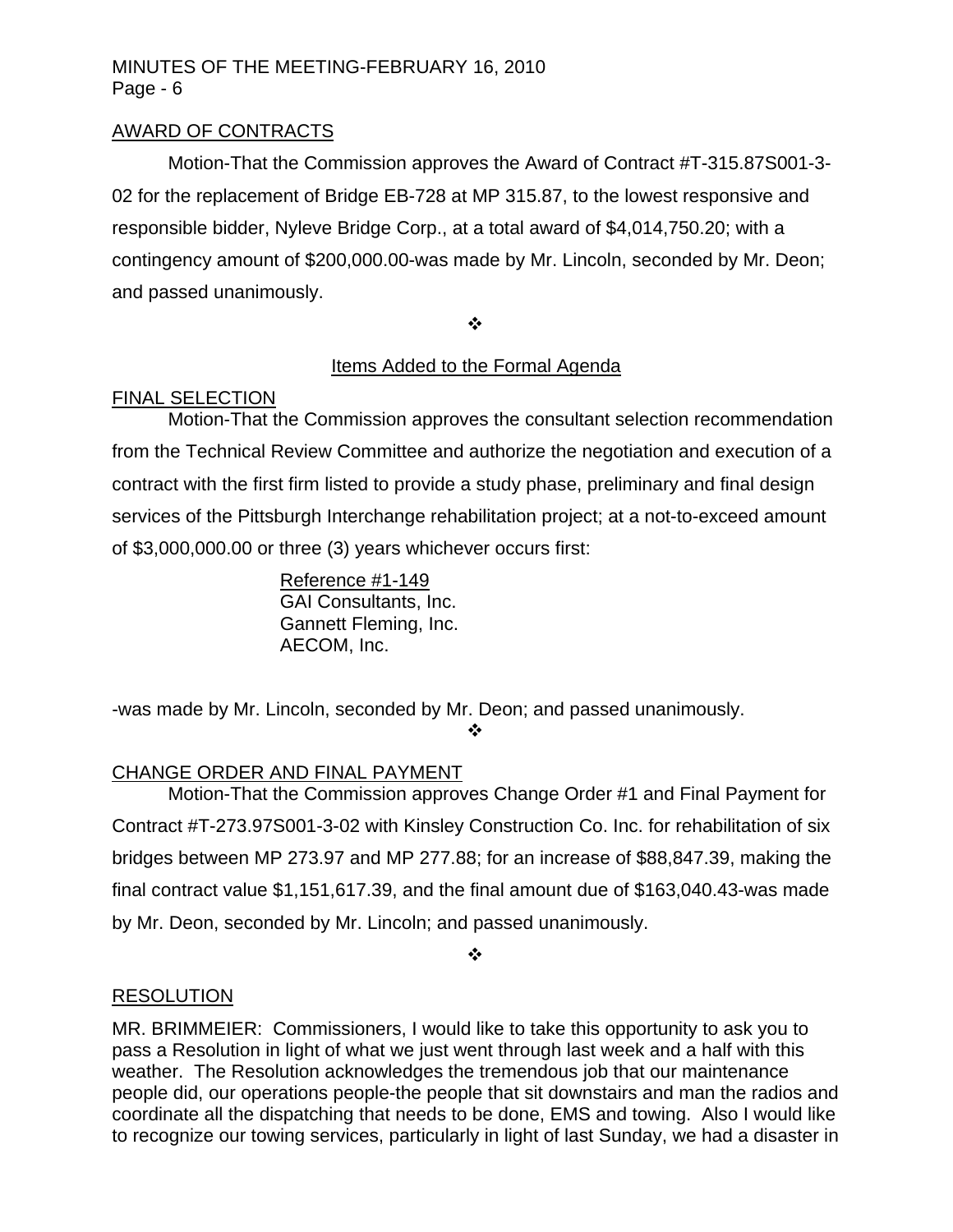which one of the towing services, Weavertown Towing, when one of their employees was killed when a trailer truck ran into his towing vehicle while he was hooking up a car from a three car accident. I would like to read this so that we can honor these people that actually risked their life in those snow storms.

## RESOLUTION

WHEREAS, between February 5 and February 10, 2010, a series of winter storms pounded the Commonwealth of Pennsylvania with record snowfall amounts, making road conditions treacherous and resulting in numerous road closures across our nation's Northeast and Mid-Atlantic regions; and

WHEREAS, during these extreme weather conditions, the Pennsylvania Turnpike's maintenance workers, radio dispatchers, first responders, PSP Troop T, and other safety and response personnel worked relentlessly, showing their enduring commitment to fulfilling the Pennsylvania Turnpike Commission's mission of operating a safe and reliable toll-road system; and

WHEREAS, these selfless, dedicated employees, troopers and contractors confronted whatever challenges came, battling deep snow, high winds, ice and drifting responding to an unparalleled number of incidents and accident reports statewide; NOW, THEREFORE, BE IT RESOLVED that the Pennsylvania Turnpike Commission hereby honors the devoted men and women of our Maintenance, Safety & Operations and Administrative Services Departments for their heroic performance in extreme and unprecedented weather conditions during these snowstorms.

BE IT FURTHER RESOLVED that the Pennsylvania Turnpike Commission hereby recognizes the devoted men and women who represent PSP Troop T and the Commission's contracted emergency service providers — fire, EMS and authorized service — who provided timely and effective response to hundreds of incidents and accidents and helped to clear the scene and quickly reopen the highway for the safety of all travelers.

BE IT FURTHER RESOLVED that copies of this resolution shall be forwarded to these valued employees and contractors as an expression of the Commission's gratitude for a job well done under severe and challenging circumstances.

-was made by Mr. Lincoln, seconded by Mr. Deon; and passed unanimously.

#### ❖

# NEXT MEETING

MS. EDMUNDS: The next Commission Meeting will be held Wednesday, March 3,

2010.

 $\frac{1}{2}$ 

# ADJOURNMENT

MS. EDMUNDS: Commissioners, I have no other items for consideration, if you have nothing further, I request a motion for adjournment.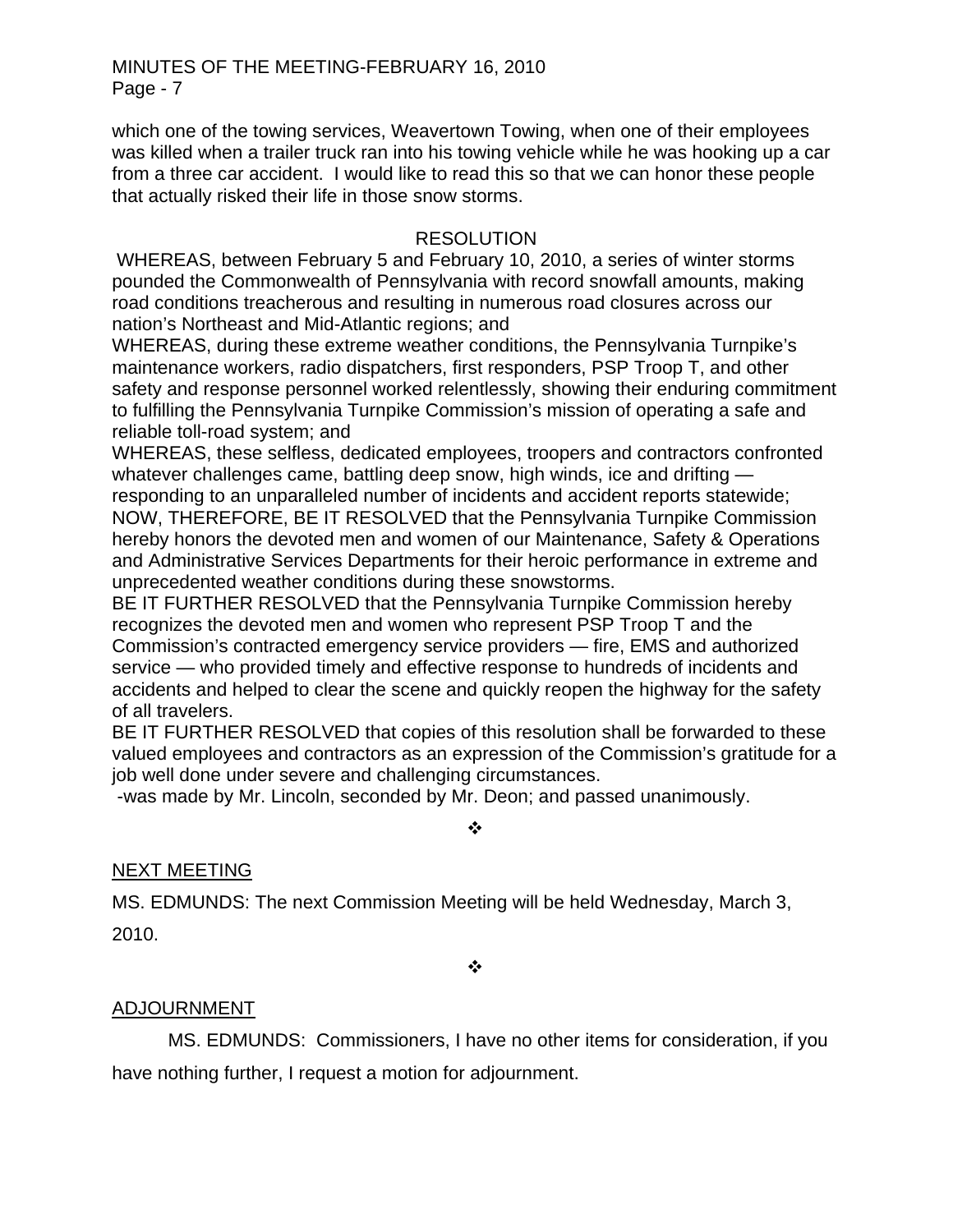Motion – That this meeting of The Pennsylvania Turnpike Commission be adjourned at 10:58 a.m. - was made by Mr. Lincoln, seconded by Mr. Pratt; and passed unanimously.

 $\bullet^{\bullet}_{\bullet} \bullet$ 

PREPARED BY:

 Ann Louise Edmunds Assistant Secretary Treasurer

02-16-10

APPROVED BY:

 J. William Lincoln Secretary Treasurer